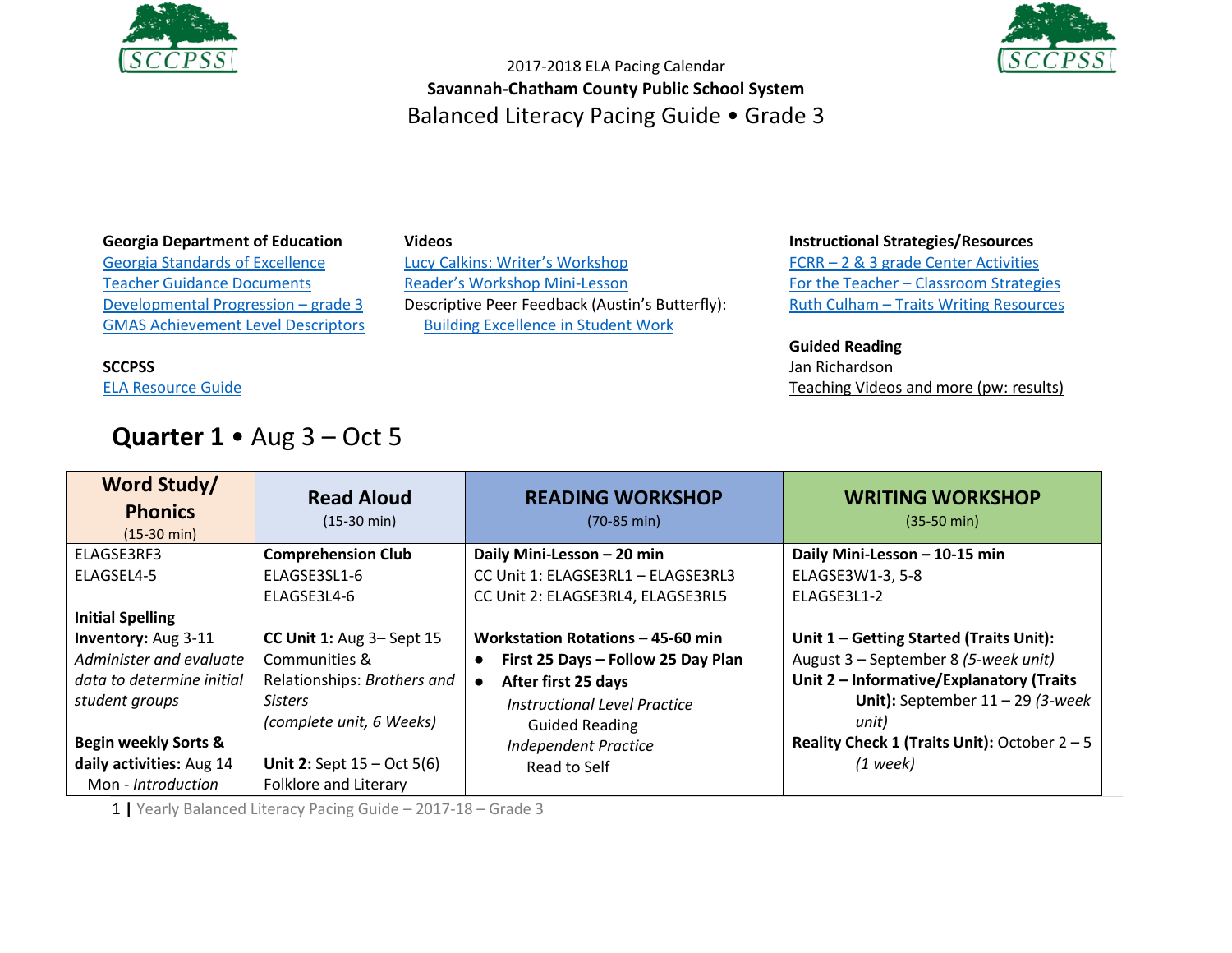



| Tues - Building            | Tradition: Trickster Tales | Read to Someone                           | Independent Writing 20-30 min              |
|----------------------------|----------------------------|-------------------------------------------|--------------------------------------------|
| Vocabulary                 | (wks 1-3 of 6 wks)         | Word Work                                 | Students writing &/or conferring with      |
| Wed - Reading &            |                            | Listening to Reading                      | peers/teacher                              |
| <b>Writing Connection</b>  |                            | Work on Writing                           |                                            |
| Thursday Blind Sort        |                            | <b>Science/Social Studies Connections</b> | Daily Closing $-5$ min                     |
| &/or Games                 |                            | Technology                                |                                            |
| Friday - <b>Assessment</b> |                            |                                           | <b>Assessments (End of Each Unit): BOY</b> |
|                            |                            | Daily Closing $-5$ min                    | Benchmark Paper, Scoring Guides - All      |
| (NOTE: Additional time,    |                            |                                           | Traits                                     |
| support, and instructional |                            | <b>Assessments</b>                        |                                            |
| focus may be delivered     |                            | Performance Tasks:                        |                                            |
| during Guided Reading,     |                            | $3RL1 - 3RL4$                             |                                            |
| Workstation rotations, &   |                            | Unify after each Comp Club unit:          |                                            |
| Writing Workshop as        |                            |                                           |                                            |
| needed.)                   |                            | CC Unit 1: ELAGSE3RL1 - ELAGSE3RL3        |                                            |
|                            |                            |                                           |                                            |

# **Quarter 2** • Oct 6 – Dec 15

| Word Study/<br><b>Phonics</b><br>$(15-30 \text{ min})$ | <b>Read Aloud</b><br>$(15-30 \text{ min})$ | <b>READING WORKSHOP</b><br>$(70-85 \text{ min})$ | <b>WRITING WORKSHOP</b><br>$(35-50 \text{ min})$ |
|--------------------------------------------------------|--------------------------------------------|--------------------------------------------------|--------------------------------------------------|
| ELAGSE3RF3                                             | <b>Comprehension Club</b>                  | Daily Mini-Lesson - 20 min                       | Daily Mini-Lesson - 10-15 min                    |
| ELAGSEL4-5                                             | ELAGSE3SL1-6                               | CC Unit 2: ELAGSE3RL6 - ELAGSE3RL9               | ELAGSE3W1-3, 5-8                                 |
|                                                        | ELAGSE3L4-6                                | CC Unit 3: ELAGSE3RI1 - ELAGSE3RI3               | ELAGSE3L1-2                                      |
| <b>Begin weekly Sorts &amp;</b>                        |                                            |                                                  |                                                  |
| daily activities:                                      | CC Unit 2: Oct $(6)10 - Oct$               | Workstation Rotations - 45-60 min                | Unit 3 - Narrative (Traits Unit): October 6      |
| Mon - Introduction                                     | 27                                         | <b>Instructional Level Practice</b>              | $-27$ (3-week unit)                              |
| Tues - Building                                        | Folklore and Literary                      | Guided Reading/Teacher led small                 | Reality Check 2 (Traits Unit): October 30 -      |

2 **|** Yearly Balanced Literacy Pacing Guide – 2017-18 – Grade 3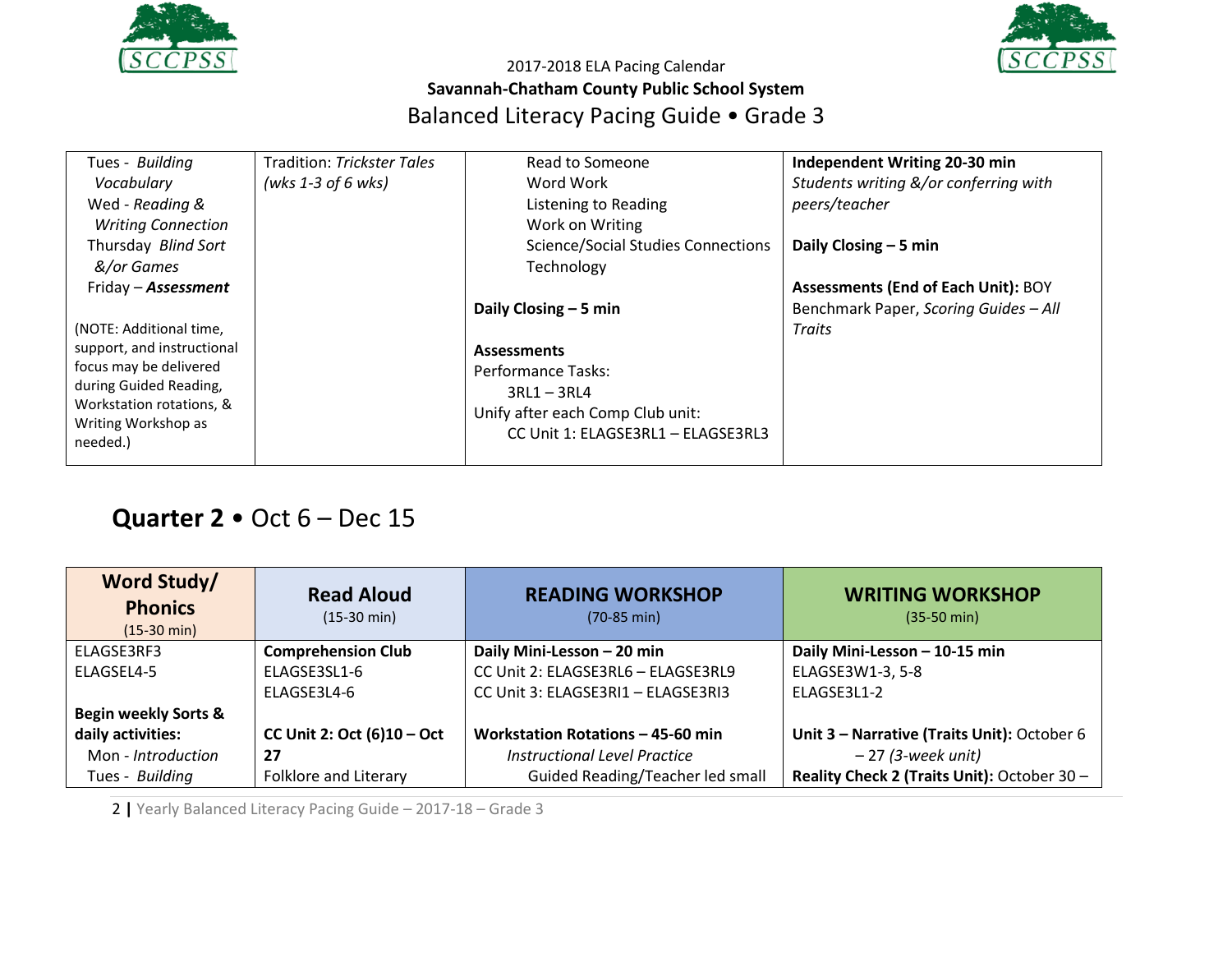



| Vocabulary                 | <b>Tradition: Trickster Tales</b> | group                                     | November 3 (1 week)                               |
|----------------------------|-----------------------------------|-------------------------------------------|---------------------------------------------------|
| Wed - Reading &            | (wks 4-6 of 6 wks)                | <b>Independent Practice</b>               | Unit 4 - Opinion (Traits Unit): November 6        |
| <b>Writing Connection</b>  |                                   | Read to Self                              | - December 8 (3-week unit)                        |
| Thursday Blind Sort        | CC Unit 3: Oct 30 – Dec 15        | Read to Someone                           | <b>Reality Check 3 (Traits Unit): December 11</b> |
| &/or Games                 | Living Things: Life Depends       | Word Work                                 | $-15(1 week)$                                     |
| Friday – <b>Assessment</b> | on Water (complete unit, 6        | Listening to Reading                      |                                                   |
|                            | weeks)                            | Work on Writing                           | Independent Writing - 20-30 min                   |
| (NOTE: Additional time,    |                                   | <b>Science/Social Studies Connections</b> | Students writing &/or conferring with             |
| support, and instructional |                                   | Technology                                | peers/teacher                                     |
| focus may be delivered     |                                   |                                           |                                                   |
| during Guided Reading,     |                                   | Daily Closing $-5$ min                    | Daily Closing - 5 min                             |
| Workstation rotations, &   |                                   |                                           |                                                   |
| Writing Workshop as        |                                   | <b>Assessments</b>                        | <b>Assessments (End of Each Unit): Scoring</b>    |
| needed.)                   |                                   | Performance Tasks:                        | Guides - All Traits                               |
|                            |                                   | 3RL5-3RL9                                 |                                                   |
|                            |                                   | 3RI1-3RI1                                 |                                                   |
|                            |                                   |                                           |                                                   |
|                            |                                   | Unify after each Comp Club unit:          |                                                   |
|                            |                                   | CC Unit 2: ELAGSE3RL4 - ELAGSE3RL9        |                                                   |
|                            |                                   | CC Unit 3: ELAGSE3RI1 - ELAGSE3RI3        |                                                   |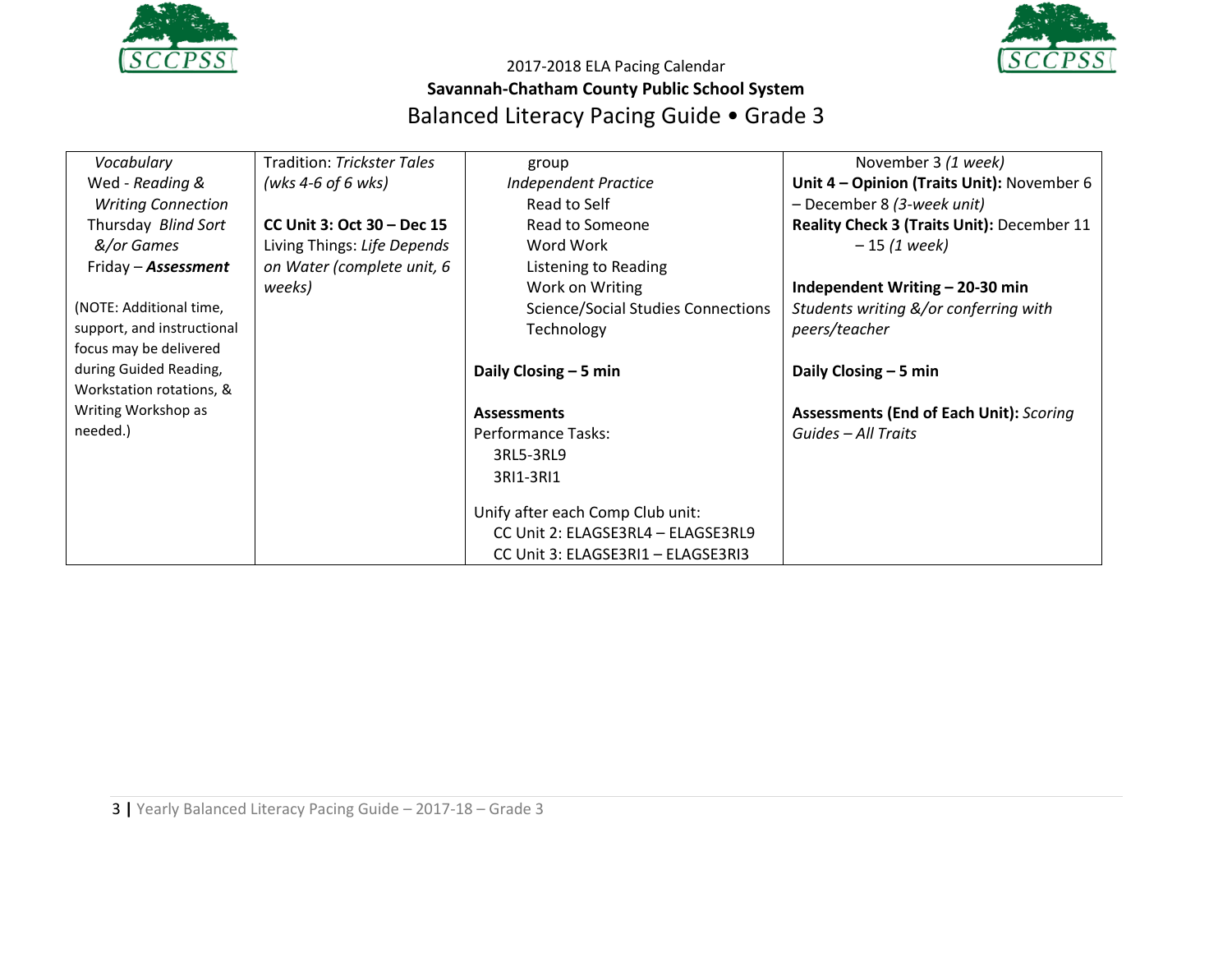



# **Quarter 3** • Jan 3 – March 7

| Word Study/<br><b>Phonics</b><br>$(15-30 \text{ min})$                                                                                | <b>Read Aloud</b><br>$(15-30 \text{ min})$                                      | <b>READING WORKSHOP</b><br>(70-85 min)                                                                                                                              | <b>WRITING WORKSHOP</b><br>$(35-50 \text{ min})$                                                                                                                                                                  |
|---------------------------------------------------------------------------------------------------------------------------------------|---------------------------------------------------------------------------------|---------------------------------------------------------------------------------------------------------------------------------------------------------------------|-------------------------------------------------------------------------------------------------------------------------------------------------------------------------------------------------------------------|
| ELAGSE3RF3                                                                                                                            | <b>Comprehension Club</b>                                                       | Daily Mini-Lesson - 20 min                                                                                                                                          | Daily Mini-Lesson - 10-15 min                                                                                                                                                                                     |
| ELAGSEL4-5                                                                                                                            | ELAGSE3SL1-6<br>ELAGSE3L4-6                                                     | CC Unit 5: ELAGSE3RI4 - ELAGSE3RI9<br>CC Unit 4: ELAGSE3RL1 - ELAGSE3RL3                                                                                            | ELAGSE3W1-3, 5-8<br>ELAGSE3L1-2                                                                                                                                                                                   |
| <b>Initial Spelling</b><br>Inventory: Aug 3-11                                                                                        | CC Unit 5: Jan $3$ – Feb 16                                                     | Workstation Rotations - 45-60 min<br><b>Instructional Level Practice</b>                                                                                            | Unit 5 - Informative/Explanatory (Traits                                                                                                                                                                          |
| Administer and evaluate<br>data to determine initial<br>student groups                                                                | Inspired by True Stories:<br><b>Sports Stars</b><br>(complete unit, 6.5 Weeks)  | Guided Reading/Teacher led small<br>group                                                                                                                           | Unit): January $3 - 26$ (3-week unit)<br>Reality Check 4 (Traits Unit): January 29 -<br>February 2 (1 week)                                                                                                       |
| <b>Begin weekly Sorts &amp;</b><br>daily activities: Aug 14<br>Mon - Introduction<br>Tues - Building<br>Vocabulary<br>Wed - Reading & | CC Unit 4: April $2 - May 4$<br>A Sense of Self: Courage<br>(weeks 1-3 of 6wks) | <b>Independent Practice</b><br>Read to Self<br>Read to Someone<br>Word Work<br>Listening to Reading<br>Work on Writing<br><b>Science/Social Studies Connections</b> | Unit 6 - Narrative (Traits Unit): February 5<br>- March 1 (3-week unit)<br>Reality Check 5 (Traits Unit): March $2 - 7$<br>$(1$ week)<br>Independent Writing - 20-30 min<br>Students writing &/or conferring with |
| <b>Writing Connection</b><br>Thursday Blind Sort<br>&/or Games                                                                        |                                                                                 | Technology<br>Daily Closing - 5 min                                                                                                                                 | peers/teacher<br>Daily Closing - 5 min                                                                                                                                                                            |
| Friday - Assessment                                                                                                                   |                                                                                 | <b>Assessments</b><br>Performance Tasks:                                                                                                                            | <b>Assessments (End of Each Unit): Scoring</b>                                                                                                                                                                    |
| (NOTE: Additional time,<br>support, and instructional                                                                                 |                                                                                 | 3RI4-3RI9<br>3RL1-RI3                                                                                                                                               | Guides - All Traits                                                                                                                                                                                               |
| focus may be delivered<br>during Guided Reading,<br>Workstation rotations, &                                                          |                                                                                 | Unify after each Comp Club unit:<br>CC Unit 5: ELAGSE3RI4 - ELAGSE3RI9                                                                                              |                                                                                                                                                                                                                   |

4 **|** Yearly Balanced Literacy Pacing Guide – 2017-18 – Grade 3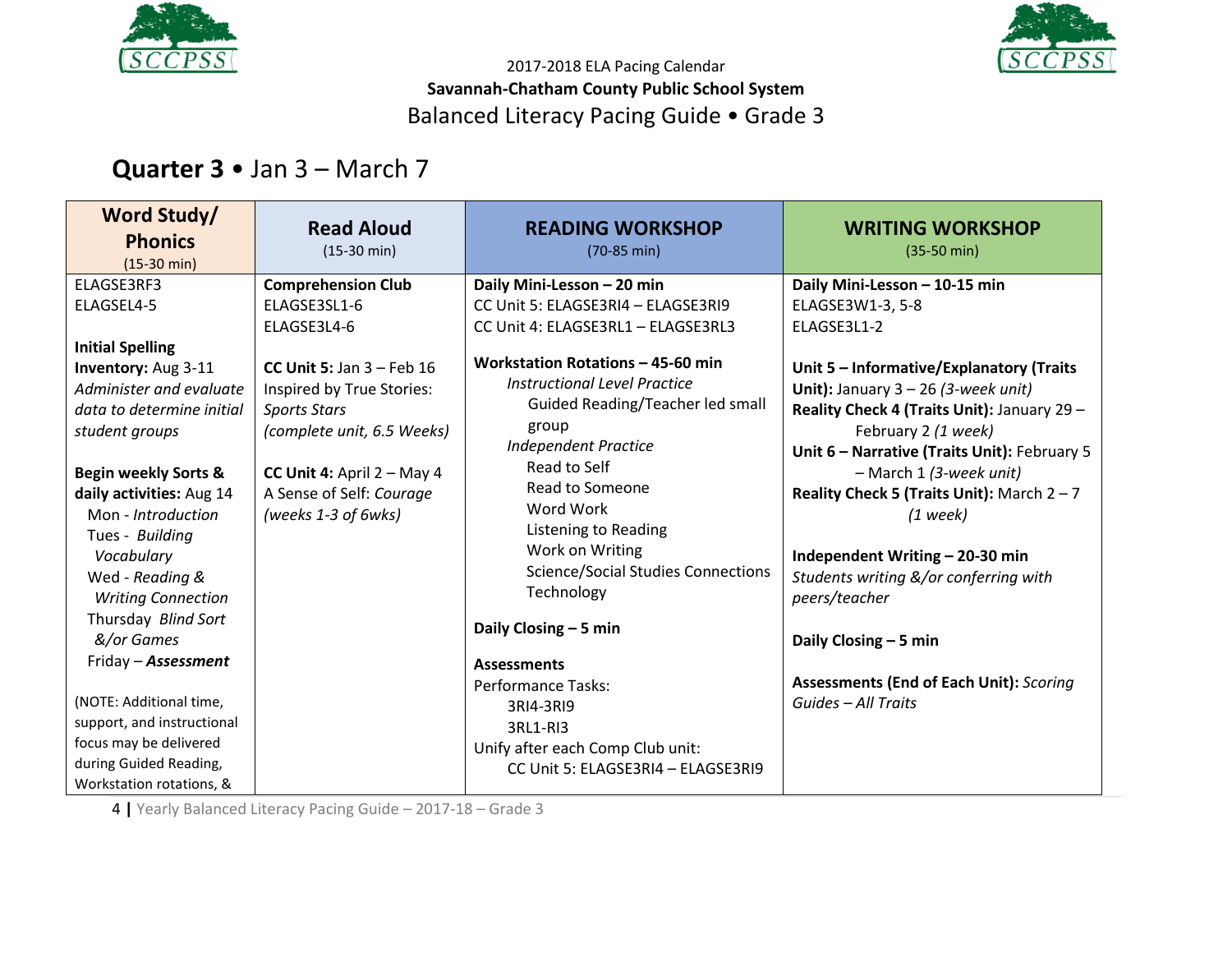



# **GMAS REVIEW** • March 12 – March 23

*Check with administration for site based pacing and expectations.*

## **Quarter 4** • Mar 12 – May 18

| Word Study/<br><b>Phonics</b><br>$(15-30 \text{ min})$ | <b>Read Aloud</b><br>$(15-30 \text{ min})$ | <b>READING WORKSHOP</b><br>$(70-85 \text{ min})$ | <b>WRITING WORKSHOP</b><br>$(35-50 \text{ min})$ |
|--------------------------------------------------------|--------------------------------------------|--------------------------------------------------|--------------------------------------------------|
| ELAGSE3RF3                                             | <b>Comprehension Club</b>                  | Daily Mini-Lesson - 20 min                       | Daily Mini-Lesson - 10-15 min                    |
| ELAGSEL4-5                                             | ELAGSE3SL1-6                               | CC Unit 4: ELAGSE3RL4 - ELAGSE3RL9               | ELAGSE3W1-3, 5-8                                 |
|                                                        | ELAGSE3L4-6                                | CC Unit 6: ELAGSE3RI1 - ELAGSE3RI9               | ELAGSE3L1-2                                      |
| <b>Begin weekly Sorts &amp;</b>                        |                                            |                                                  |                                                  |
| daily activities:                                      | CC Unit 4: Mar $12 -$ Apr 6                | Workstation Rotations - 45-60 min                | Unit $7$ – Opinion (Traits Unit): March $8$ –    |
| Mon - Introduction                                     | A Sense of Self: Courage                   | Instructional Level Practice                     | April 6 (3-week unit)                            |
| Tues - Building                                        | (wks 4-6 of 6 wks)                         | Guided Reading/Teacher led small                 | Reality Check 6 (Traits Unit): April $9 - 13$    |
| Vocabulary                                             |                                            | group                                            | $(1$ week)                                       |
| Wed - Reading &                                        | CC Unit 6: Apr $9 - May 11$                | <b>Independent Practice</b>                      | Unit 8 - Informative/Explanatory (Traits         |
| <b>Writing Connection</b>                              | Genre Study: Mystery                       | Read to Self                                     | Unit): April $16 -$ May 4 (3-week                |
| Thursday Blind Sort                                    | (complete unit, 6 Weeks)                   | Read to Someone                                  | unit)                                            |
| &/or Games                                             |                                            | Word Work                                        | Unit $9$ – Wrapping Up the Year (Traits          |
| Friday - Assessment                                    |                                            | Listening to Reading                             | Unit): May $7 - 18$ (4-week unit)                |
|                                                        |                                            | Work on Writing                                  |                                                  |
| (NOTE: Additional                                      |                                            | <b>Science/Social Studies Connections</b>        | Independent Writing - 20-30 min                  |

5 **|** Yearly Balanced Literacy Pacing Guide – 2017-18 – Grade 3